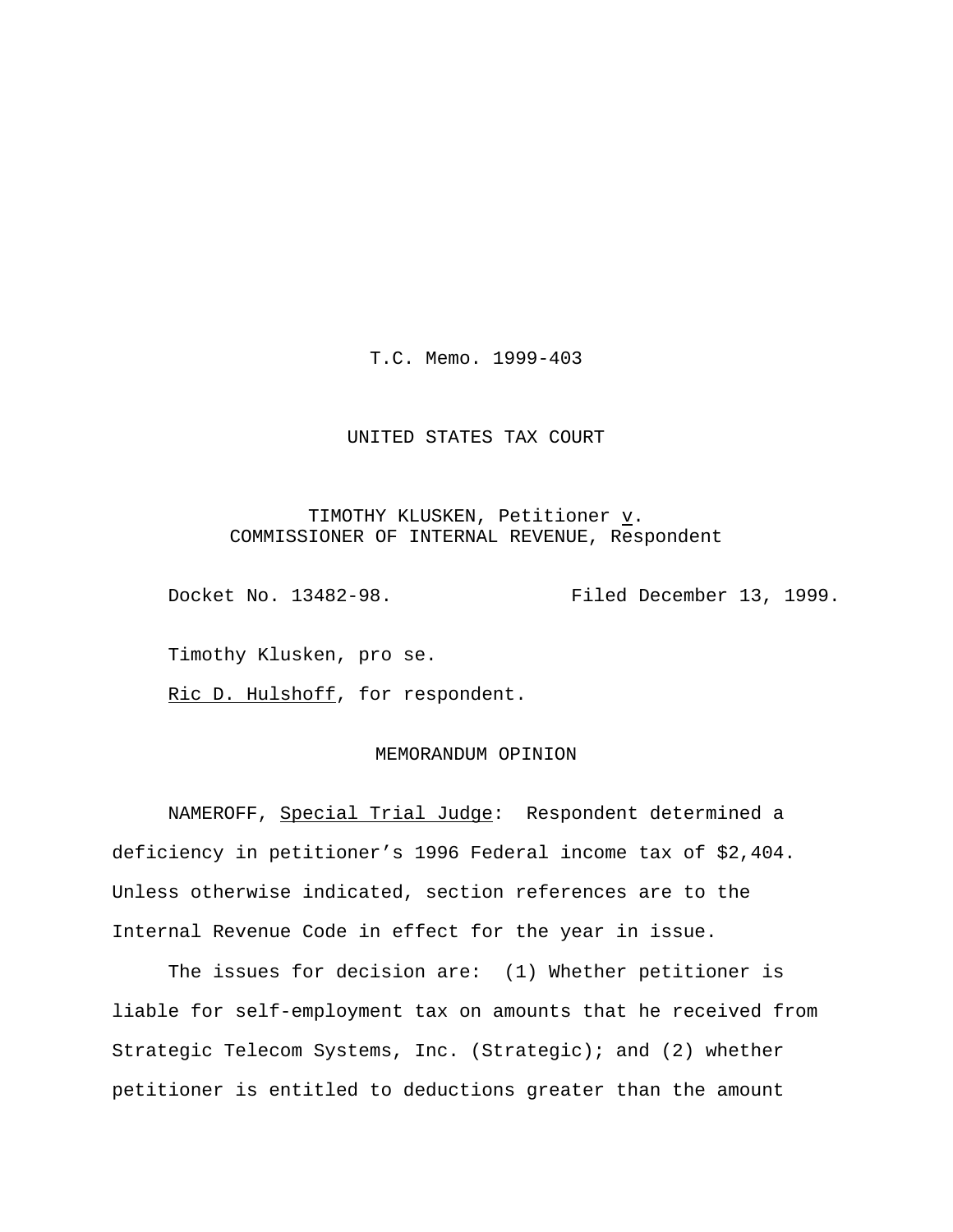claimed on Schedule C and allowed by respondent in the notice of deficiency.<sup>1</sup>

Some of the facts have been stipulated and are so found. The written stipulation of facts and supplemental stipulation of facts, with the attached exhibits, and the oral stipulation are incorporated herein by this reference. At the time the petition was filed, petitioner resided in Los Angeles, California.

During the year at issue, petitioner became involved with Strategic, a company which sells prepaid phone cards. Strategic operates a multilevel marketing arrangement wherein a sponsor recruits downline distributors, who then recruit additional representatives beneath them. The upline distributors earn commissions on the sales generated by those below them. This is typically known as a "pyramid" system.

On February 7, 1996, petitioner signed an "Independent Representative Application and Agreement" (agreement) with Strategic. In signing the agreement, petitioner became eligible to sell and distribute Strategic's goods and services and to receive commissions in connection with such sales. Petitioner also agreed that he "is an independent contractor not an agent, employee or franchisee of the Company" and that he will not be

 $1$  At trial, counsel for respondent questioned the substantiation of expenses petitioner claimed on his Schedule C. We note that in the notice of deficiency all of petitioner's claimed expenses were allowed, and we do not examine the substantiation of those items.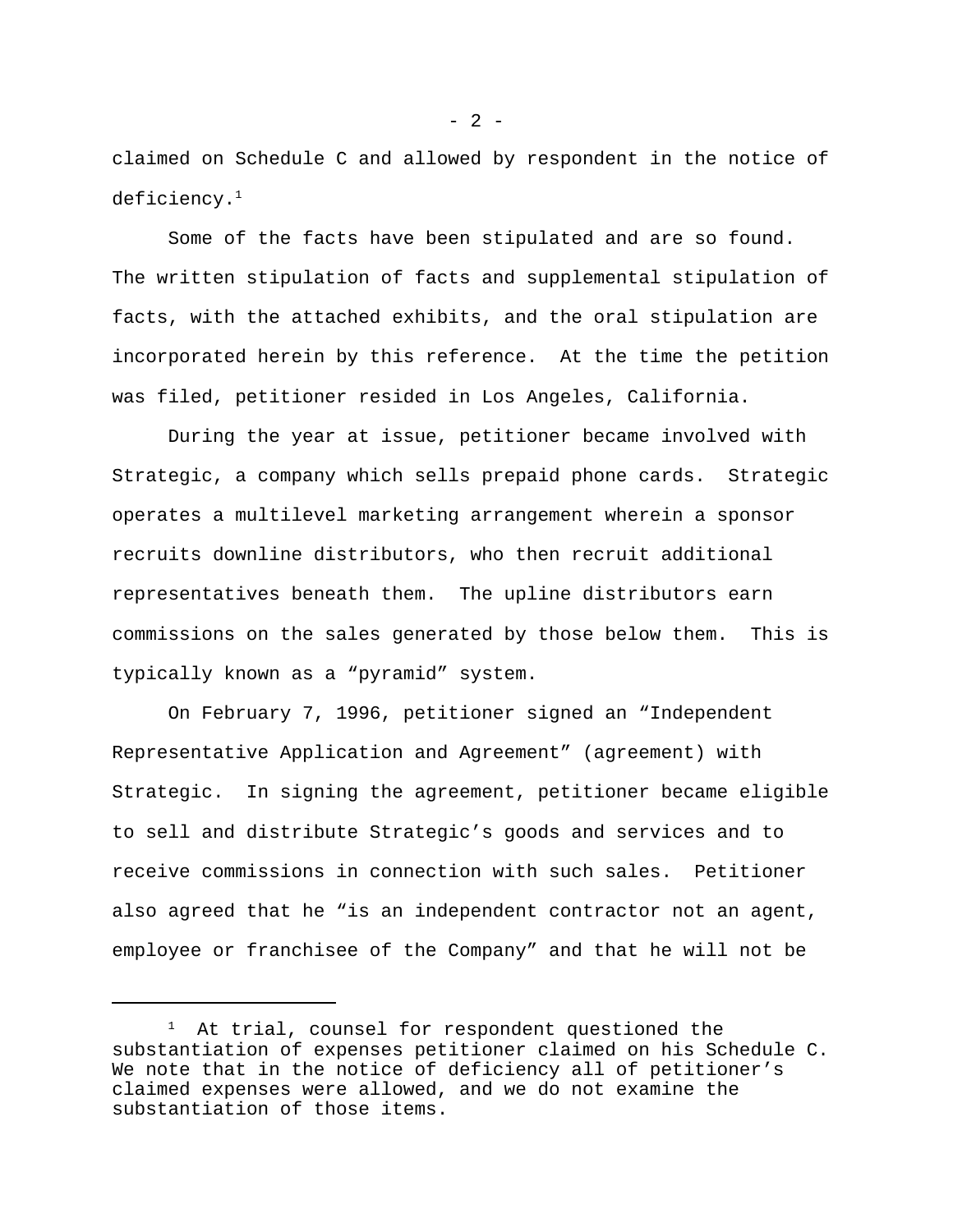treated as an employee of Strategic "for federal or state tax purposes". Petitioner agreed therein that he "will pay all applicable federal and state income taxes, self-employment taxes, sales taxes, local taxes, and/or local license taxes". It is also stated in the agreement that "remuneration will consist solely of commissions, overrides and/or bonuses relating to the sales or other output derived from in-person sales, solicitations or orders from ultimate consumers".

On February 10, 1996, petitioner's mother, on behalf of petitioner, purchased a money order payable to Strategic for \$328.14. This was the cost to initiate a distributorship with Strategic. Petitioner's sponsor (or upline distributor) was Luan Schaff-Hahn (Ms. Schaff-Hahn).

There were downline independent representatives assigned to be below petitioner, and he received periodic checks from sales generated downline. Petitioner also received commission reports. Petitioner received a Form 1099-MISC for tax year 1996 from Strategic showing that he received \$19,200 as nonemployee compensation and \$1,155 for prizes and awards. Petitioner reported this income on Schedule C filed with his 1996 return.

The parties orally stipulated that petitioner was not an employee of Strategic at any time, did not lend funds to Strategic, and never purchased or held stock of Strategic. The parties orally further stipulated that the amounts petitioner

 $-3 -$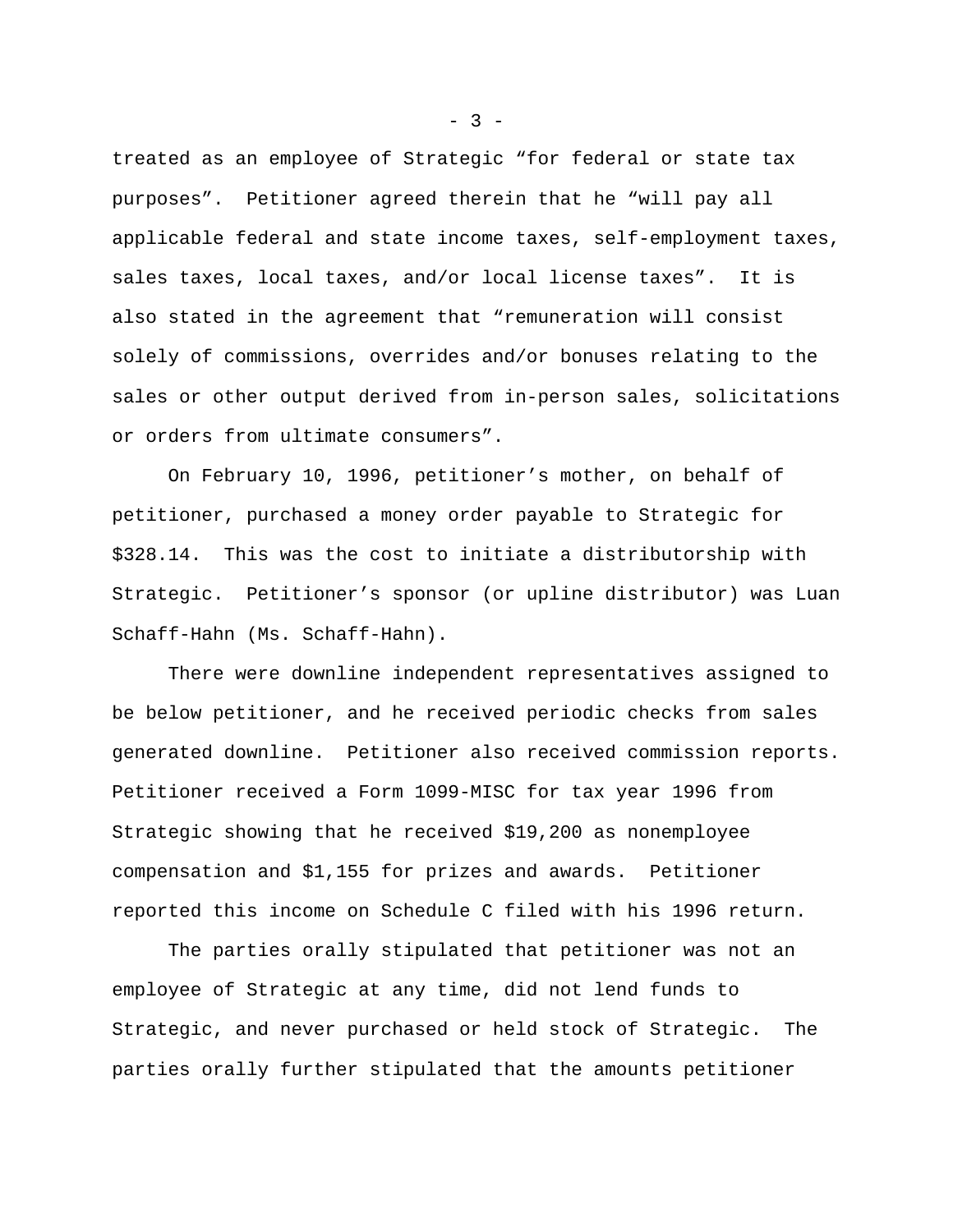received from Strategic did not constitute compensation for employment or for any employment-related activities, nor were they repayments of funds or dividends issued with respect to stock.

Petitioner also claimed expenses of \$567.99 on Schedule C which consisted of \$67.35 for Internet access fees, \$157.50 for maintenance dues, \$15 for postage, and \$328.14 for the startup kit/initiation fee. As a result, petitioner reported a net profit of \$19,787.

In the notice of deficiency, respondent determined that petitioner was liable for self-employment tax (and entitled to the self-employment tax deduction) on \$19,787.

Petitioner contends that he is not liable for selfemployment tax since he was not involved in this activity with continuity and regularity. Petitioner argues that he did not sell any of Strategic's product and that he did not recruit any downline distributors. He claims that Ms. Schaff-Hahn or someone above her recruited the downline distributors and placed them below petitioner.

Additionally, petitioner contends that he paid maintenance fees of roughly \$75 per month to maintain his distributorship. Petitioner authorized Strategic to charge his credit card monthly in exchange for a "Monthly Collector Series Single IRC", which petitioner testified was a collector's phone card. Petitioner

 $- 4 -$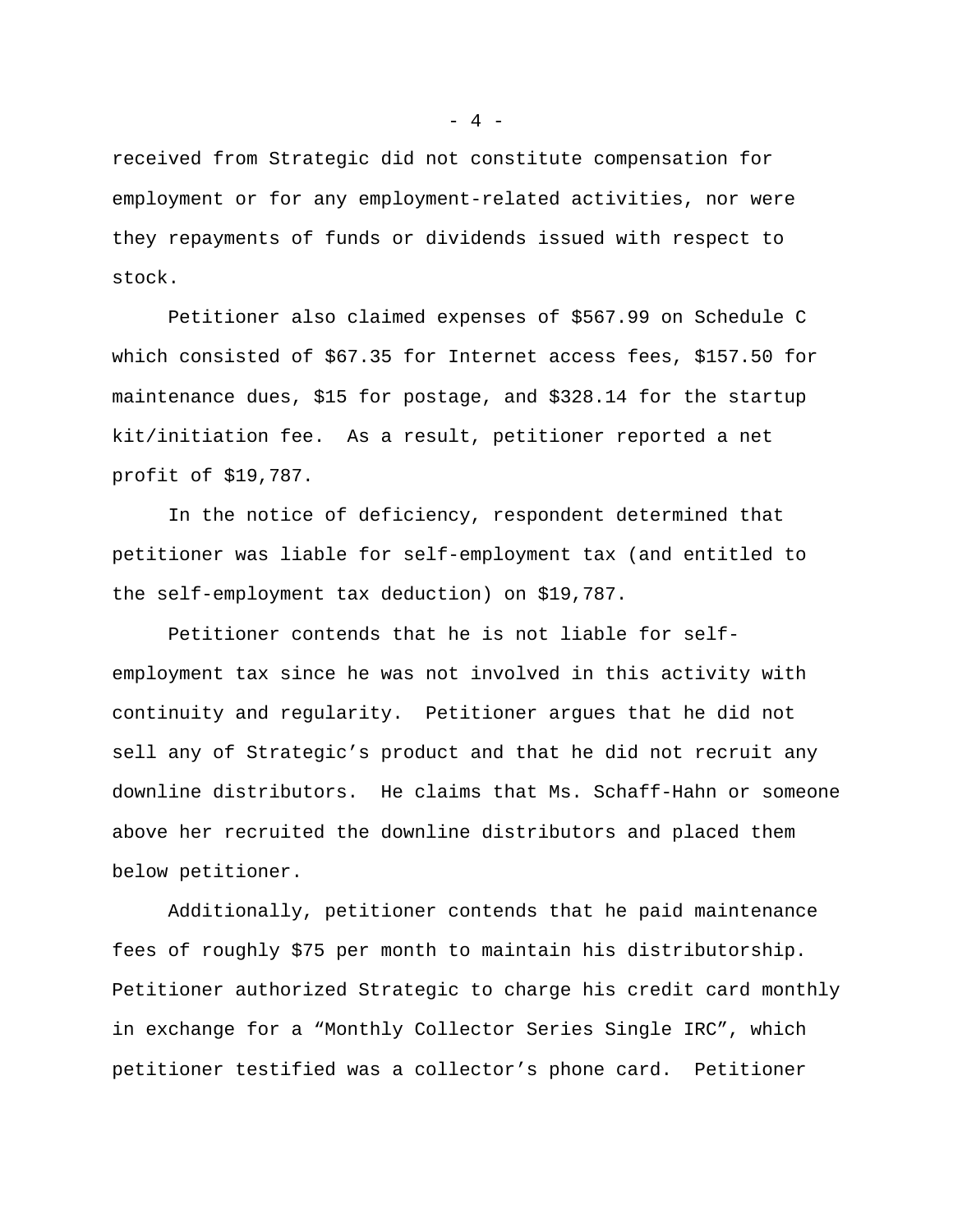claimed a Schedule C deduction of \$157.50 for 2 months of these maintenance fees but alleged that he paid this fee every month in 1996. We held the record open for 45 days to allow petitioner to provide documentation to substantiate any additional expense. Petitioner provided two credit card statements that show he paid a total of \$157.50 to Strategic. Petitioner also provided a packing list which shows that Strategic sent a product to petitioner in November 1996 in connection with the "Automatic Monthly Reorder" petitioner authorized. Petitioner did not provide any further documentation.

Section 1401 imposes a tax on a taxpayer's self-employment income. Self-employment income includes the net earnings from self-employment derived by an individual during the taxable year. See sec. 1402(b). Net earnings from self-employment income means gross income derived by an individual from any trade or business carried on by the individual, less any attributable deductions. See sec. 1402(a). An individual is engaged in a trade or business if the individual's activities are conducted with continuity and regularity and primarily for income or profit. See sec.  $1402(c)$ ; Commissioner v. Groetzinger, 480 U.S. 23, 35 (1987). The trade or business may be carried on by an individual "either personally or through agents or employees." Sec. 1.1402(a)-2(b), Income Tax Regs.

 $-5 -$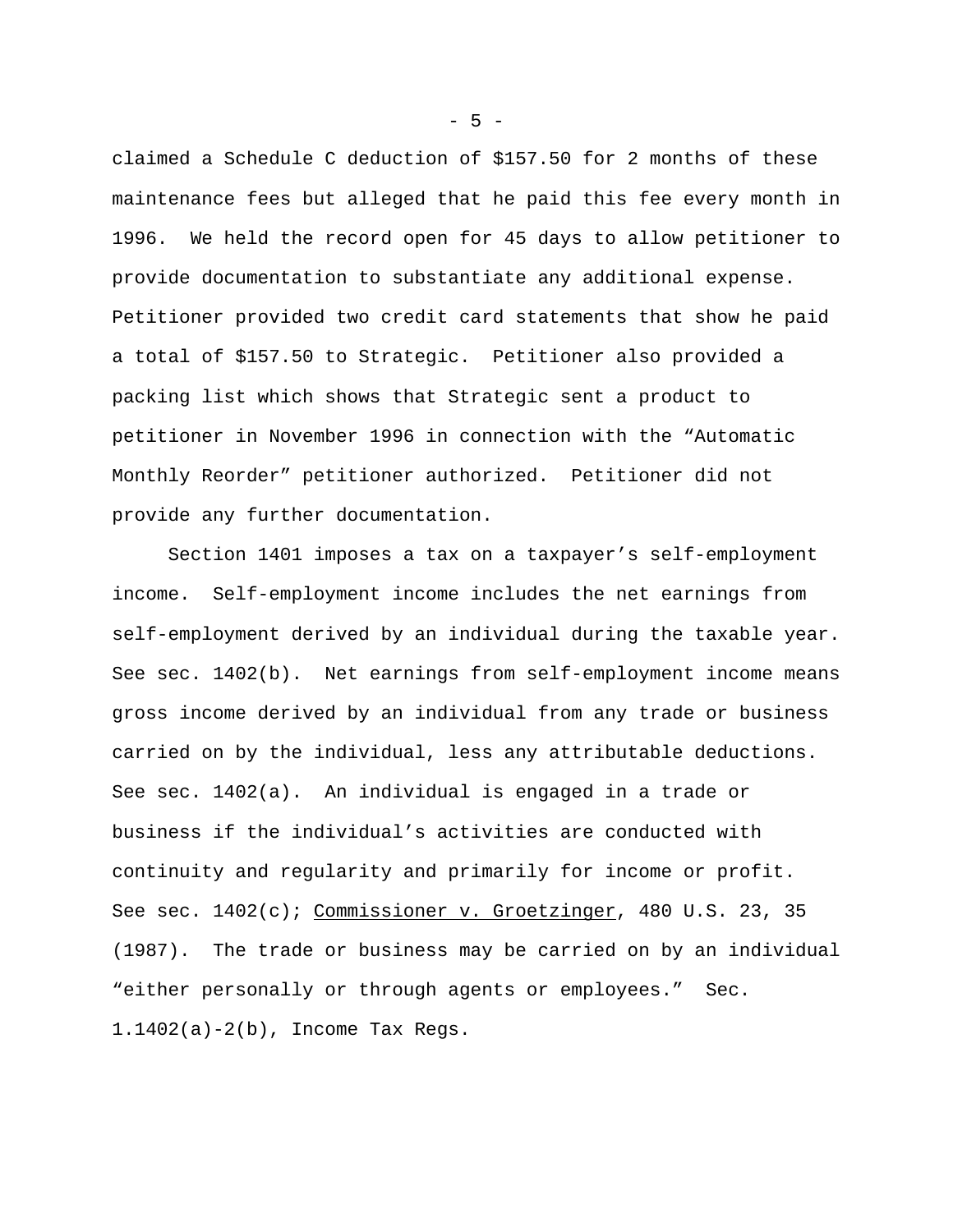Petitioner contends that he did not perform any services for Strategic during 1996, and that therefore there was no continuity or regularity in the activity. Petitioner may not have performed any sales or recruiting activities himself during 1996; nonetheless, sales activities were performed by petitioner's downline representatives, and the income that petitioner received was derived from those activities. As we understand Strategic's sales structure, the representatives performing the sales activity were petitioner's agents. Therefore, there was continuity and regularity in sales from which petitioner benefited, and the income petitioner received was derived from a trade or business. See Abraham v. Commissioner, T.C. Memo. 1988- 412. Accordingly, we hold that petitioner is liable for selfemployment tax on the net income earned from Strategic.

We next consider whether petitioner is entitled to deduct any additional \$75 monthly fees allegedly paid for the collector's phone card. Section 162(a) allows a deduction for the ordinary and necessary expenses paid or incurred during the taxable year in carrying on a trade or business. It is not clear from the record whether this fee was mandatory to maintain the distributorship. The terms of the agreement specifically state that petitioner is not required to purchase Strategic's products after the initial purchase of the startup sales kit. Petitioner has not established that the collector's phone card fee was an

 $- 6 -$